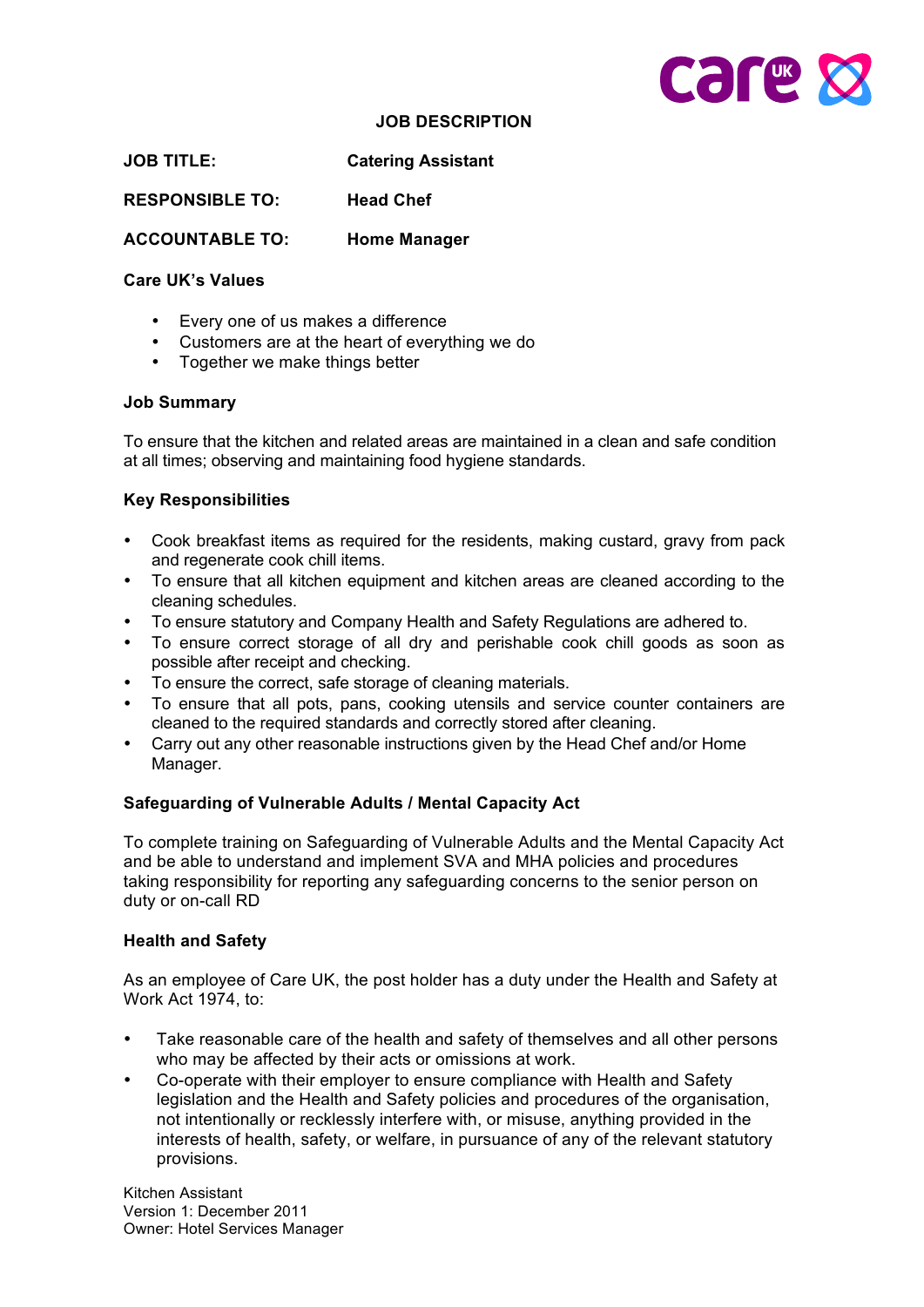

# **Data Protection**

The post holder must at all times respect the confidentiality of information in line with the requirements of the Data Protection Act and the company's ISO27001 accreditation. This includes, if required to do so, obtain, process and/or use information held on a computer in a fair and lawful way, to hold data only for the specified registered purposes and to use or disclose data only to authorised persons or organisations as instructed.

This list of duties and responsibilities is by not exhaustive and the post holder may be required to undertake other relevant and appropriate duties as reasonably required.

This job description is subject to regular review and appropriate modification.

I confirm I have read and understand this job description

Name of post holder manufacturers and manufacturers and manufacturers of post holder Signature **Example 20** and 20 and 20 and 20 and 20 and 20 and 20 and 20 and 20 and 20 and 20 and 20 and 20 and 20 and 20 and 20 and 20 and 20 and 20 and 20 and 20 and 20 and 20 and 20 and 20 and 20 and 20 and 20 and 20 and Date …………………………………..

| <b>HAZARDS</b>          |                                             |            |                                                     |  |
|-------------------------|---------------------------------------------|------------|-----------------------------------------------------|--|
| Laboratory specimens    | Clinical contact with<br>patients/residents |            | Performing exposure<br>prone invasive<br>procedures |  |
| Blood/body fluids       | Dusty environment                           |            | VDU use                                             |  |
| Radiation               | Challenging behaviour                       | $\sqrt{ }$ | Moving and handling                                 |  |
| Solvents                | <b>Driving</b>                              |            | <b>Noise</b>                                        |  |
| Respiratory sensitisers | Food handling                               |            | Working in isolation                                |  |